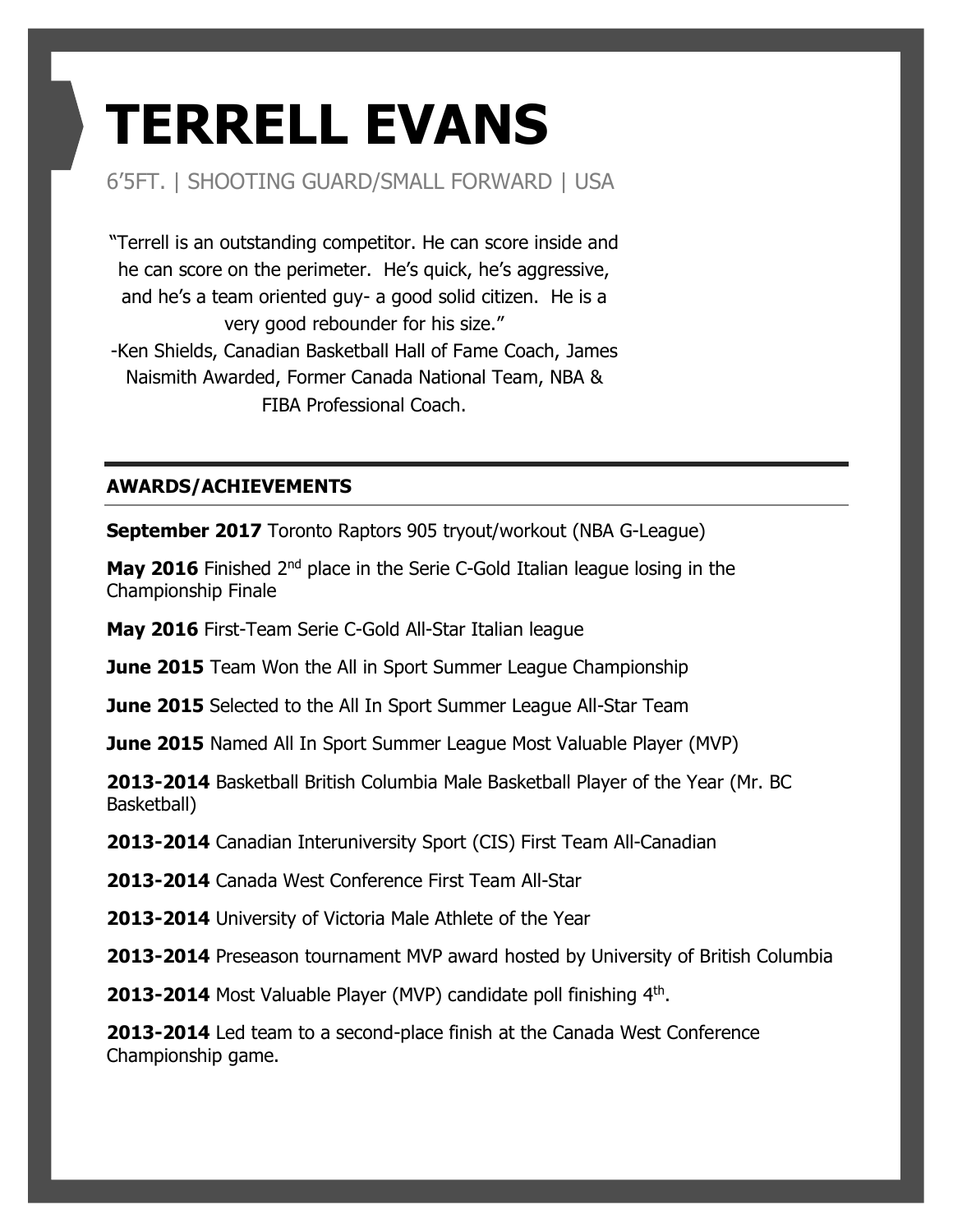**2013-2014** Qualified for the Canadian Interuniversity Sport (CIS) championship tournament berth finishing fourth.

**2013-2014** Ranked #2 in the Canadian Interuniversity Sport (CIS) in Defensive Standouts.

**2013-2014** Received the MVP award in the Japanese University tournament (University of Victoria) tour in Japan.

**2012-2013** Canada West Second Team All-Conference All-Star

**2012-2013** Led team to a second-place finish in the Canada West Conference Championship game

**2012-2013** Qualified for Canadian Interuniversity Sport National Championships (CIS) tournament finishing sixth.

**2012-2013** Canada West Conference leader in steals & ranked second in the CIS nation (3 steals per game).

**2010-2011** Northwest Athletic Conference (NWACC) Championship Tournament First Team All-Tournament selection.

**2010-2011** Qualified for the Northwest Athletic Conference (NWACC) Championship Tournament. Led team to a 5<sup>th</sup> place finish. Played at Yakima Valley Community College.

#### **PLAYING EXPERIENCE**

## **Nevada Desert Dogs- Mesquite, Nevada USA**

#### **(North American Premiere League now known as TBL)**

- Season Average $\sim$  28.7minutes, 18.3points, 5.1rebounds, 3.4assists, and 2.6steals per game
- Shooting Percentage $\sim$  46%FG, 31%3FG, and 60%FT

# **La Pallacanestro Fabiani Formia- Formia, ITALY (Italy-Serie C Gold/3RD DIVISION FIBA)**

- Season Average~ 33.5minutes, 20.4points, 5.7rebounds, 3.2assists, and 3steals per game.
- Shooting Percentage $\sim$  44%FG, 32.6%3FG, and 67%FT

# **Oberwart Redwell Gunners- Oberwart, AUSTRIA (Austria Top League 1st Division League ABL FIBA)**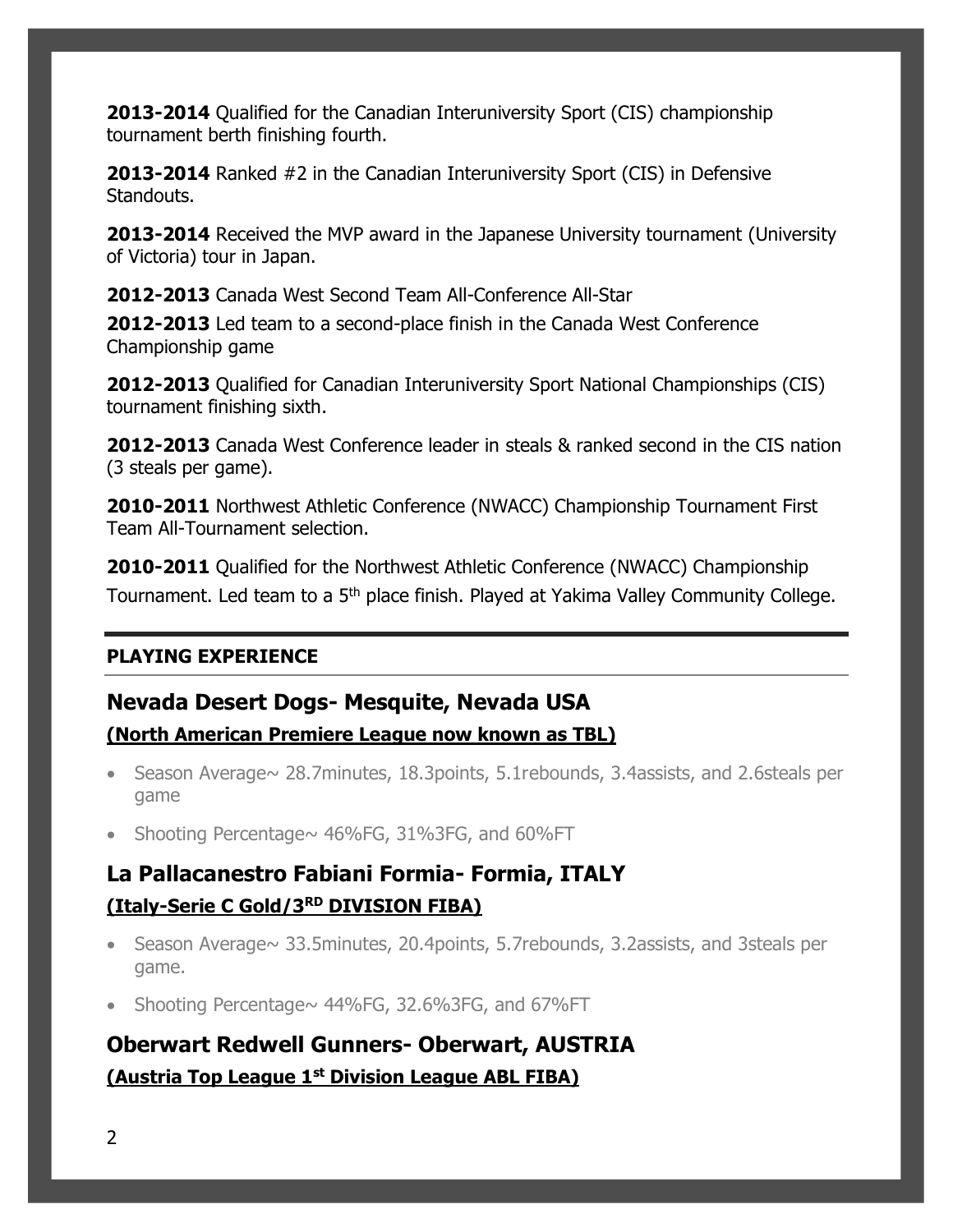- Season Average~ 19.54minutes, 7.3points, 3.3rebounds, 1.2assists, and 1.8steals per game
- Shooting Percentages $\sim$  49.2%FG, 29.3%3FG, and 65.6%FT with a PER rate of 7/2%.
- $**$ Preseason Average $\sim$  14.2 points (2<sup>nd</sup> in scoring), 5.1 rebounds, 1steal, and 1.5assists per game

#### **All In Sports Summer League- Trieste, Italy (FIBA)**

- Tournament Average $\sim$  14.2points, 4.3rebounds, and 3.6steals per game
- Shooting Percentage~ 70%FG, 42%3FG, and 61%FT
	- o Tournament MVP of the AIS Summer League
	- o Team Won the AIS Summer League Championship
	- o Selected Summer League All-Star

## **University of Victoria- British Columbia, CANADA (2011-2014) 2013-2014**

- Season Average $\sim$  18.1 points, 7 rebounds, 1.8 assists, and 1.6 steals per game \*\*\*Team's Leading Scorer\*\*\*
- Shooting Percentages $\sim$  56%FG, 46.7%3FG, and 73.1%FT with an 29.3% PER Efficiency Rate ranking  $#1$  in conference and  $4<sup>th</sup>$  in the country.

https://www.canadawest.org/custompages/Basketball-Men/Stats/2013- 14/uvic.htm#team.ind

#### **2012-2013**

- Season Average $\sim$  16.7 points, 7.3 rebounds, 3.0 steals, and 1.5 assists per game \*\*\*Team's Leading Scorer and  $1<sup>st</sup>$  in the country in steals category. \*\*\*
- Shooting Percentage $\sim$  52.3%FG, 27.3%3FG, and 72.2%FT with an 30.1% PER Efficiency Rate  $#1$  in the conference and  $2<sup>nd</sup>$  in the CIS

https://www.canadawest.org/custompages/Basketball-Men/Stats/2012- 13/uvic.htm#team.ind

#### **2011-2012**

- Season Average $\sim$  10.3 points, 5.1 rebounds, 1.73 assists, and 1 steals per game
- Shooting Percentage $\sim$  56%FG, 14%3FG, and 68%FT